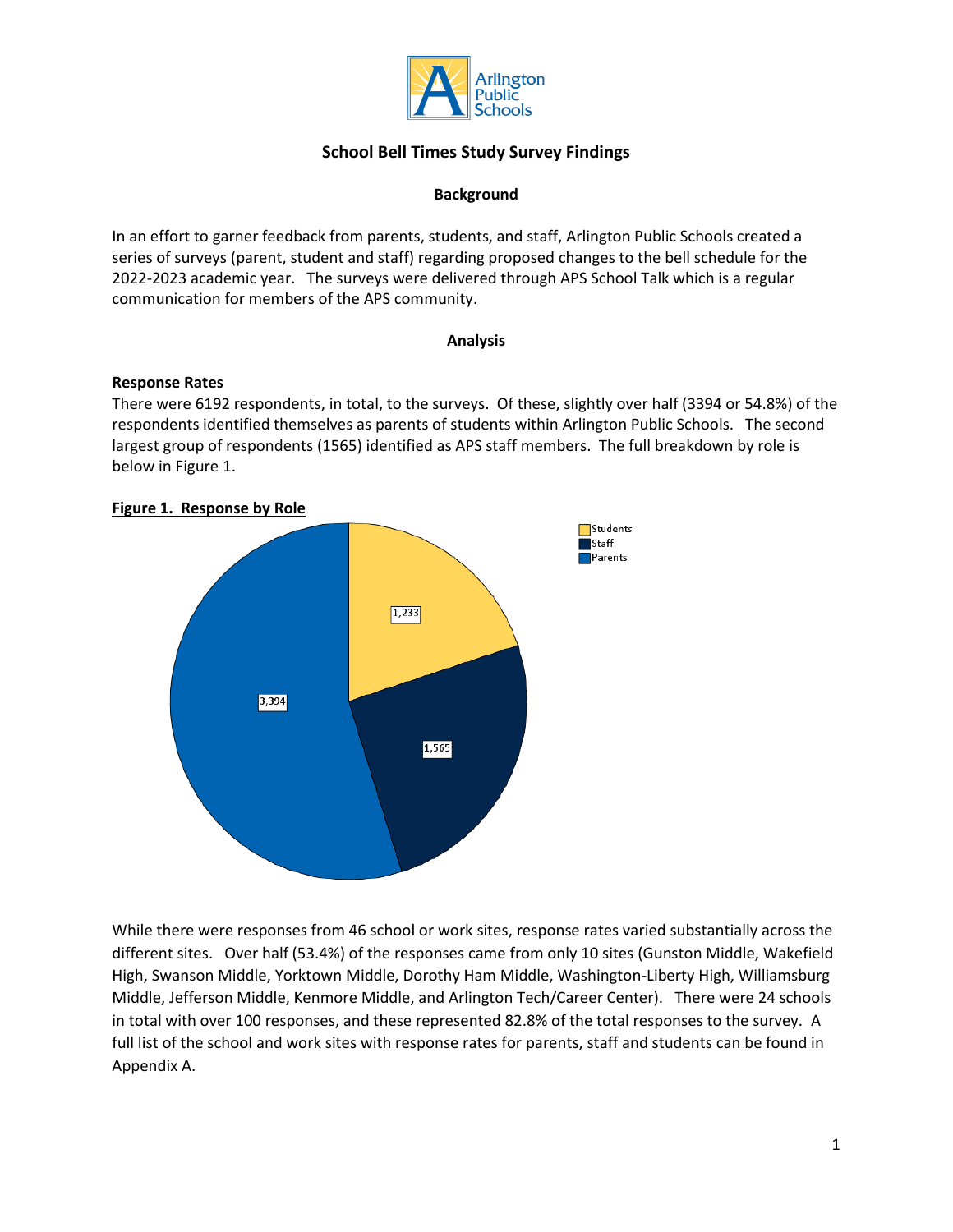

Students in grades 4-12 responded to the survey. Students in  $6<sup>th</sup>$  and  $7<sup>th</sup>$  grade provided 52.1% of the student responses. The response rate by grade is provided in Figure 2. Response rates for grades 4, 5, and 12 were individually under 4% and collectively represented less than 10 percent of the responses.



#### **Figure 2. Student Response by Grade**

Students and parents were asked to identify how the student usually gets to school. There were 3376 parents who responded to this question, and their responses were relatively evenly divided between the three options: 36.6% bus riders, 33% walkers/bike riders, and 33.4% car riders. On the other hand, 41% of the 1228 student respondents reported that they were bus riders, and 31.8% reported that they were car riders. The remaining 27.2% reported that they walked or rode bikes to school.

The vast majority of the student respondents (866 or 70.5%) reported that they have a sibling that attends Arlington Public Schools (APS). On the other hand, only 20% of the staff responded that were also parents of an APS student.

Given the uneven response patterns by location and by student grade, cautions should be exercised when generalizing the results of these surveys.

#### **Elementary School Schedule Changes - Perceived Benefits and Challenges**

Each of the surveys provided two questions to assess the perceived benefits and challenges of a later start time for elementary students. Two additional questions assessed the benefits and challenges of an earlier start time for elementary students. Survey participants were able to select multiple options for these questions; therefore, the percentages will not sum to 100%.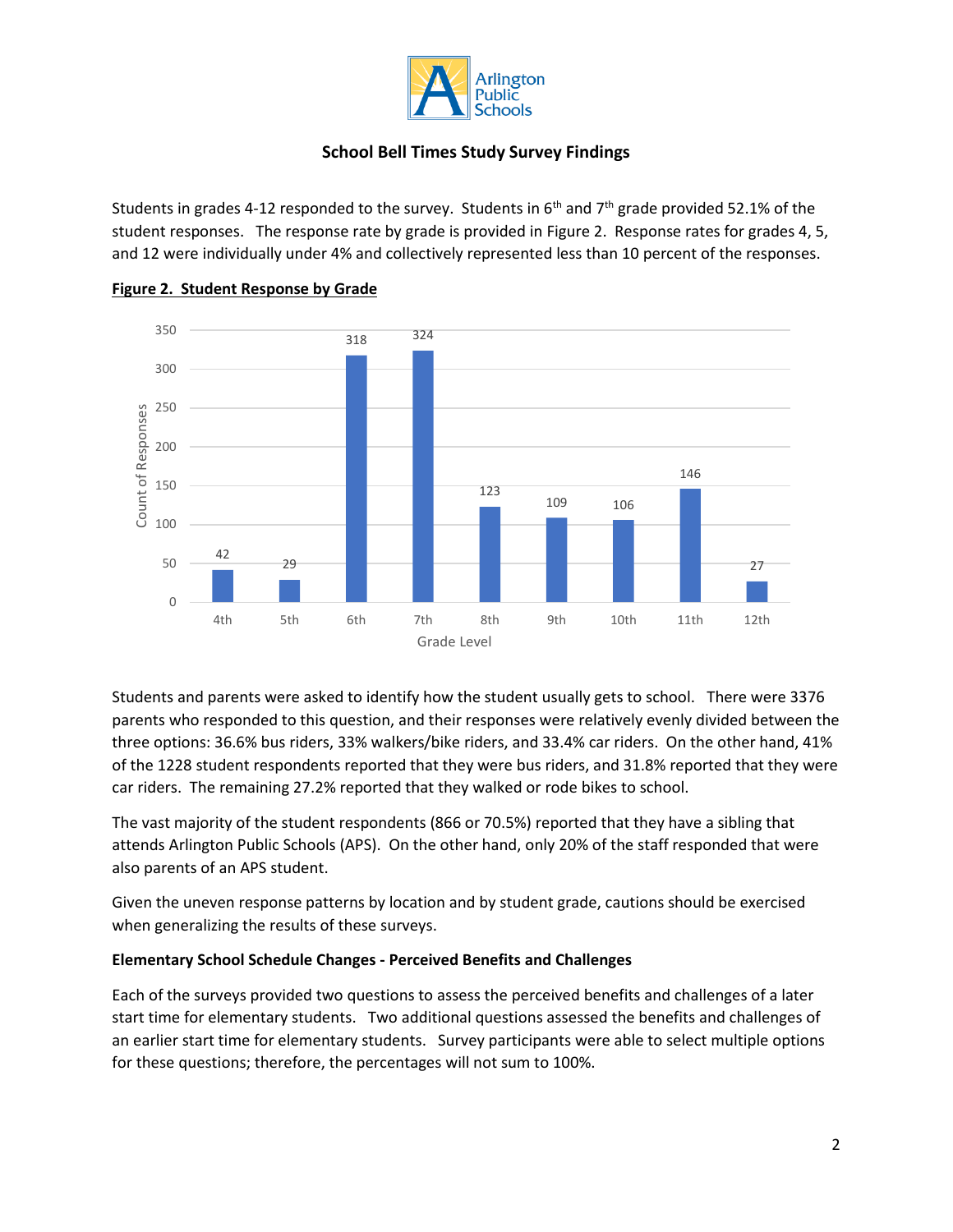

#### *Later Start Times*

**Potential benefits:** Only about half (52.3% of parents and 47.4% of staff) survey participants responded to this question. About a quarter of the parents (25.2%) and staff (26.6%) did not select any of the provided options for perceived benefits and, instead, selected none of the above for this item.

For parents, additional sleep was the most frequently cited benefit (24.3%) followed by an increased alertness in class (19.7%). Staff and student responses followed a similar pattern.

|                                                                                              |       | <b>Parents</b> | <b>Staff</b> |        |
|----------------------------------------------------------------------------------------------|-------|----------------|--------------|--------|
| <b>Responses</b>                                                                             | Count | %              | Count        | %      |
| <b>Additional sleep</b>                                                                      | 826   | 24.34%         | 257          | 16.42% |
| Improved mental health                                                                       | 580   | 17.09%         | 157          | 10.03% |
| Better physical health                                                                       | 481   | 14.17%         | 123          | 7.86%  |
| Improved academic performance                                                                | 582   | 17.15%         | 151          | 9.65%  |
| Improved school attendance                                                                   | 424   | 12.49%         | 195          | 12.46% |
| Improved alertness during class                                                              | 669   | 19.71%         | 204          | 13.04% |
| Improved sleep schedule                                                                      | 639   | 18.83%         | 145          | 9.27%  |
| None of the above                                                                            | 855   | 25.19%         | 416          | 26.58% |
| (Did not answer)                                                                             | 1,619 | 47.70%         | 823          | 52.59% |
| Total                                                                                        | 6,675 |                | 2,471        |        |
| Because multiple answers per participant are possible, the total percentage may exceed 100%. |       |                |              |        |

#### **Table 1. Potential Benefits for a Later Start Time for Elementary (Parents and Staff)**

**Potential challenges.** Only about half (52.3% of parents and 47.4% of staff) responded to this question. Fewer parents and staff selected the "none of the above" response to this question with only 17.8% and 9.3% of staff making this selection.

Again, parents, staff, and student had similar patterns regarding the challenges that they perceived with a later start time for elementary students. The top two concerns were that students would get out of school too late and that this would conflict with extracurricular activities.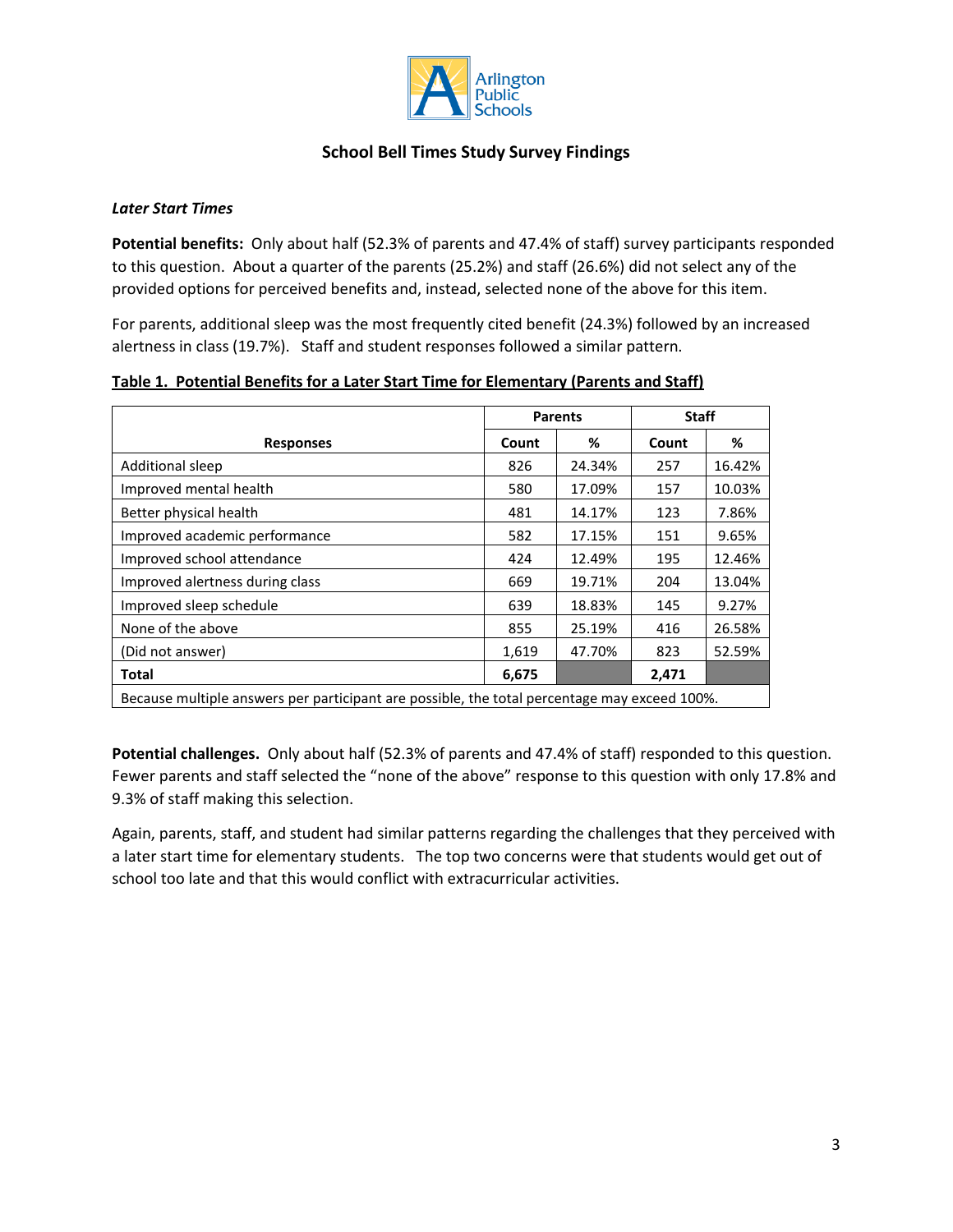

|                                                                                              | <b>Parents</b> |        | <b>Staff</b> |        |
|----------------------------------------------------------------------------------------------|----------------|--------|--------------|--------|
| <b>Responses</b>                                                                             | Count          | %      | Count        | ℅      |
| Students get out of school too late                                                          | 762            | 22.45% | 490          | 31.31% |
| Less time for homework afterschool                                                           | 542            | 15.97% | 258          | 16.49% |
| Students getting home later from school sponsored<br>extracurricular activities              | 547            | 16.12% | 429          | 27.41% |
| Conflicts with evening extracurricular activities – non-<br>school related                   | 889            | 26.19% | 454          | 29.01% |
| Students will stay up later versus going to sleep earlier                                    | 622            | 18.33% | 362          | 23.13% |
| None of the above                                                                            | 603            | 17.77% | 146          | 9.33%  |
| (Did not answer)                                                                             | 1,619          | 47.70% | 823          | 52.59% |
| <b>Total</b>                                                                                 | 5,584          |        | 2,962        |        |
| Because multiple answers per participant are possible, the total percentage may exceed 100%. |                |        |              |        |

### **Table 2. Potential Challenges for a Later Start Time for Elementary (Parents and Staff)**

#### *Earlier Start Times*

**Potential benefits:** Only about half (52.3% of parents and 47.4% of staff) of the survey participants responded to this question. About a quarter of the parents (25.8%) and 15% of staff did not select any of the provided options for perceived benefits and, instead, selected none of the above for this item.

The top two benefits of an earlier start for parents and staff were: (1) allowing more time for afternoon and evening activities, and (2) that an earlier start works better with the adults' schedules. Although there was limited student response, students also saw an advantage to having more time for afternoon and evening activities.

#### **Table 3. Potential Benefits for an Earlier Start Time for Elementary (Parents and Staff)**

|                                                                                            | <b>Parents</b> |        | <b>Staff</b> |        |
|--------------------------------------------------------------------------------------------|----------------|--------|--------------|--------|
| <b>Responses</b>                                                                           | Count          | %      | Count        | %      |
| An earlier start to the day allows for more time in the                                    |                |        |              |        |
| afternoon/evening for activities                                                           | 720            | 21.21% | 457          | 29.20% |
| An earlier start to the day works better with my current                                   |                |        |              |        |
| work schedule                                                                              | 573            | 16.88% | 305          | 19.49% |
| An earlier start to the day allows for reduced childcare                                   |                |        |              |        |
| costs                                                                                      | 319            | 9.40%  | 246          | 15.72% |
| None of the above                                                                          | 874            | 25.75% | 234          | 14.95% |
| (Did not answer)                                                                           | 1,619          | 47.70% | 823          | 52.59% |
| <b>Total</b>                                                                               | 4,105          |        | 2,065        |        |
| Recause multiple apswers ner participant are nossible the total perceptage may exceed 100% |                |        |              |        |

Because multiple answers per participant are possible, the total percentage may exceed 100%.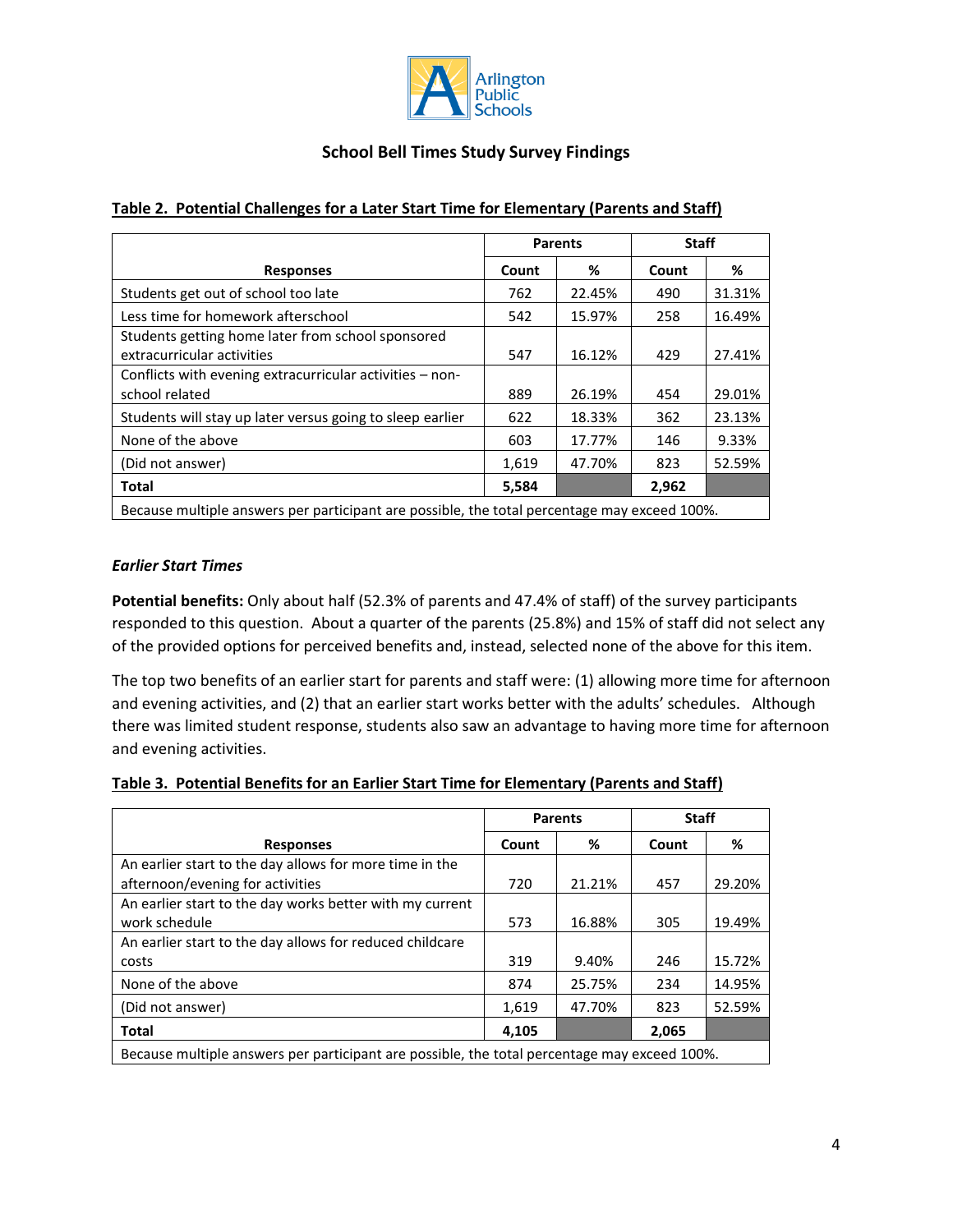

**Potential challenges:** Only about half (52.3% of parents and 47.4% of staff) responded to this question. A smaller portion of parents (14.3%) did not select any of the provided options for perceived benefits and, instead, selected none of the above for this item. This was true for 17.6% of staff as well.

The top two challenges identified by parents were concerns connected to: (1) students being less alert and awake impacting attendance and performance (28.6%), and (2) that younger students would have to walk to bus stops in the dark (25.9%). Twenty-three percent of the staff shared the concern about students walking to the bus stop in the dark; and, of the 77 student respondents, 30 identified walking to the bus stop in the dark as a challenge.

## **Table 4. Potential Challenges for an Earlier Start Time for Elementary (Parents and Staff)**

|                                                                                              |       | <b>Parents</b> | <b>Staff</b> |           |  |
|----------------------------------------------------------------------------------------------|-------|----------------|--------------|-----------|--|
| <b>Responses</b>                                                                             | Count | %              | Count        | %         |  |
| Students are less alert and awake potentially impacting<br>attendance and performance        | 969   | 28.55%         | 268          | 17.12%    |  |
| Younger students will be required to walk to bus stops in the dark                           | 878   | 25.87%         | 360          | 23.00%    |  |
| Older siblings will not be able to care for younger siblings                                 |       | 7.42%          | 198          | 12.65%    |  |
| Childcare concerns                                                                           |       | 15.32%         | 254          | 16.23%    |  |
| Impacts work schedule                                                                        | 630   | 18.56%         | <b>NA</b>    | <b>NA</b> |  |
| None of the above                                                                            | 484   | 14.26%         | 275          | 17.57%    |  |
| (Did not answer)                                                                             |       | 47.70%         | 823          | 52.59%    |  |
| <b>Total</b>                                                                                 | 5,352 |                | 2,178        |           |  |
| Because multiple answers per participant are possible, the total percentage may exceed 100%. |       |                |              |           |  |

#### **Middle School Schedule Changes - Perceived Benefits and Challenges**

Each of the surveys provided two questions to assess the perceived benefits and challenges of a later start time for middle school students. Two additional questions assessed the benefits and challenges of an earlier start time for middle school students. Survey participants were able to select multiple options for these questions; therefore, the percentages will not sum to 100%.

#### *Later Start Times*

**Potential benefits.** There were substantially more student responses to this question, but far fewer responses from both parents and staff. Of the 1233 students who participated in the survey, 763 or 61.9% responded to this question. On the other hand, slightly over a quarter of parents (26.6%) and staff (25.6%) chose to respond to this question. For parents and staff, this is about half the response rate that was observed for the questions for elementary schedules.

Nearly half (45.5%) of the students saw the possibility of getting additional sleep as a benefit of a later start time. This was echoed by parents (21.3%) and staff (10.9%) as the most highly endorsed benefit of a later start time for middle school students. The three groups also coalesced on improved alertness in during class as the second most endorsed benefit of a later start time.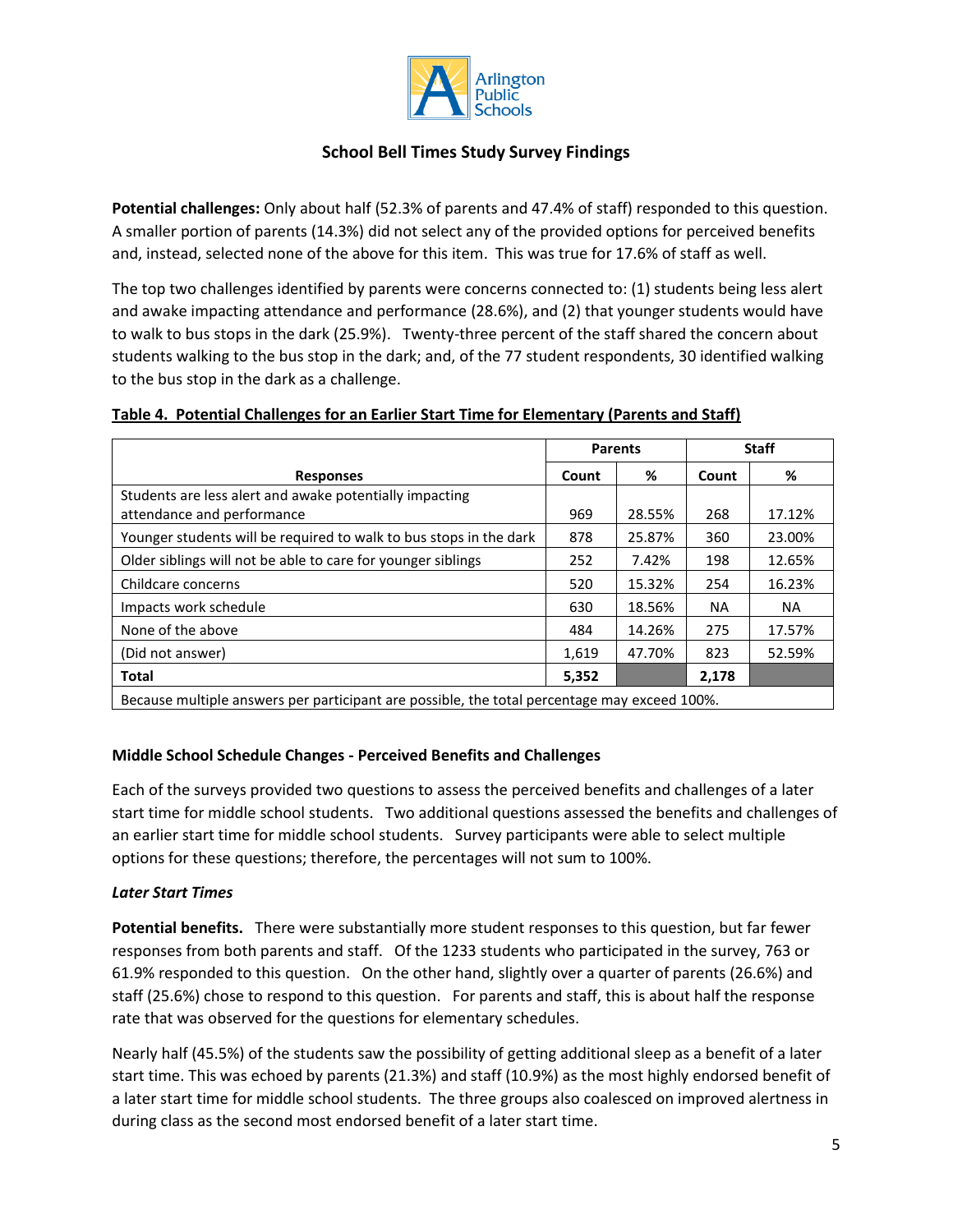

|                                                                                              | <b>Parents</b> |                       |       | <b>Staff</b> | <b>Students</b> |        |
|----------------------------------------------------------------------------------------------|----------------|-----------------------|-------|--------------|-----------------|--------|
| <b>Responses</b>                                                                             | %<br>Count     |                       | Count | %            | Count           | %      |
| Additional sleep                                                                             | 724            | 21.33%                | 170   | 10.86%       | 561             | 45.50% |
| Improved mental health                                                                       | 544            | 16.03%                | 99    | 6.33%        | <b>NA</b>       | NA.    |
| Better physical health                                                                       | 455            | 13.41%                | 74    | 4.73%        | NA.             | NA.    |
| Improved academic performance                                                                | 529            | 15.59%<br>96<br>6.13% | 346   |              | 28.06%          |        |
| Improved school attendance                                                                   | 322            | 9.49%                 | 99    | 6.33%        | 320             | 25.95% |
| Improved alertness during class                                                              | 586            | 17.27%                | 128   | 8.18%        | 376             | 30.49% |
| Improved sleep schedule                                                                      | 563            | 16.59%                | 99    | 6.33%        | NA.             | NA.    |
| None of the above                                                                            | 144            | 4.24%                 | 185   | 11.82%       | 180             | 14.60% |
| (Did not answer)                                                                             | 2,492          | 73.42%                | 1,164 | 74.38%       | 470             | 38.12% |
| <b>Total</b>                                                                                 | 6,359          |                       | 2,114 |              | 2,253           |        |
| Because multiple answers per participant are possible, the total percentage may exceed 100%. |                |                       |       |              |                 |        |

#### **Table 5. Potential Benefits for a Later Start Time for Middle School (Parents, Students and Staff)**

**Potential challenges:** The response rates for this question mirror those of the prior question. Of the 1233 students who participated in the survey, 763 or 61.9% responded to this question. On the other hand, slightly over a quarter of parents (26.6%) and staff (25.6%) chose to respond to this question. For parents and staff, this is about half the response rate that was observed for the questions for elementary schedules.

Nearly half (43.3%) of the students were concerned that a later start time would lead to getting out of school too late. Related to this, over 30% of the students anticipated that this would adversely impact after school activities (homework and both school and non-school related extracurricular activities. Parents and staff responses were more evenly spread but also reflected a concern about the impact on extracurricular activities.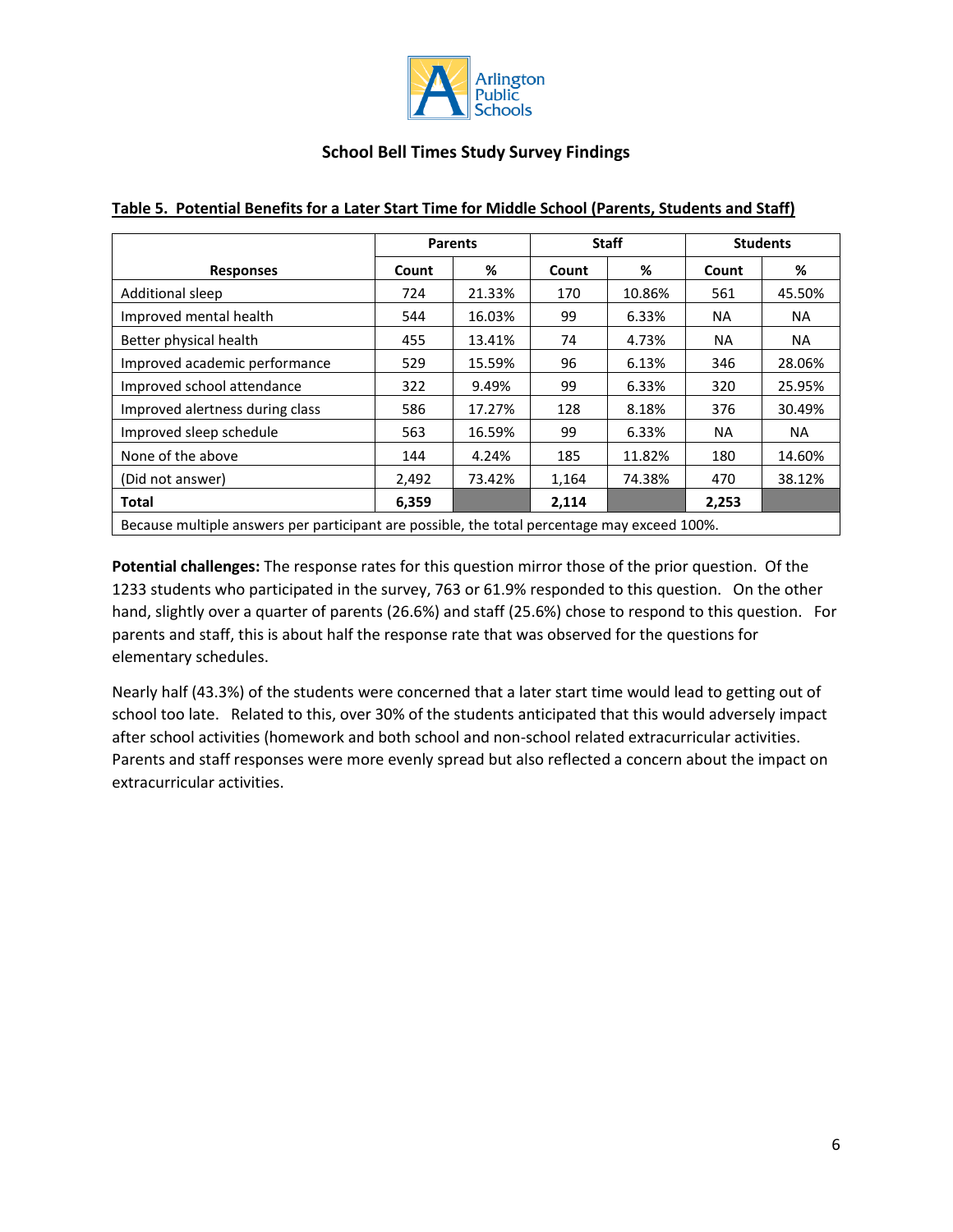

|                                          |       | <b>Staff</b> |       | <b>Students</b> |
|------------------------------------------|-------|--------------|-------|-----------------|
| <b>Responses</b>                         | Count | %            | Count | %               |
| Students get out of school too late      | 292   | 18.66%       | 534   | 43.31%          |
| Less time for homework afterschool       | 215   | 13.74%       | 427   | 34.63%          |
| Students getting home later from         |       |              |       |                 |
| school sponsored extracurricular         |       |              |       |                 |
| activities                               | 320   | 20.45%       | 388   | 31.47%          |
| Conflicts with evening extracurricular   |       |              |       |                 |
| activities - non-school related          | 290   | 18.53%       | 425   | 34.47%          |
| Students will stay up later versus going |       |              |       |                 |
| to sleep earlier                         | 278   | 17.76%       | 324   | 26.28%          |
| None of the above                        | 34    | 2.17%        | 113   | 9.16%           |
| (Did not answer)                         | 1,164 | 74.38%       | 470   | 38.12%          |
| Total                                    | 2,593 |              | 2,681 |                 |

## **Table 6. Potential Challenges for a Later Start Time for Middle School (Parents, Students and Staff)**

### *Earlier Start Times*

**Potential benefits:** The participation rate on this question for students, parents and staff mirrors that of the prior two questions. Students, again, had the largest response rates despite reflecting a substantially smaller pool of respondents (1233) in comparison to parents (3394).

The most favored advantage of an earlier start time was the opportunity to have more time for afternoon and evening activities. Thirty-seven percent of the students endorsed this response, and it was the most frequently endorsed response for both parents and staff as well.

| Table 7. Potential Benefits for an Earlier Start Time for Middle School (Parents, Students and Staff) |
|-------------------------------------------------------------------------------------------------------|
|-------------------------------------------------------------------------------------------------------|

|                                                                                              | <b>Parents</b> |           |           | <b>Staff</b> | <b>Students</b> |           |
|----------------------------------------------------------------------------------------------|----------------|-----------|-----------|--------------|-----------------|-----------|
| <b>Responses</b>                                                                             | Count          | ℅         | Count     | %            | Count           | %         |
| An earlier start to the day allows for                                                       |                |           |           |              |                 |           |
| more time in the afternoon/evening                                                           |                |           |           |              |                 |           |
| for activities                                                                               | 304            | 8.96%     | 261       | 16.68%       | 456             | 36.98%    |
| An earlier start to the day works                                                            |                |           |           |              |                 |           |
| better with my current work schedule                                                         | 163            | 4.80%     | 206       | 13.16%       | NA.             | <b>NA</b> |
| An earlier start to the day allows for                                                       |                |           |           |              |                 |           |
| reduced childcare costs                                                                      | 57             | 1.68%     | 141       | 9.01%        | <b>NA</b>       | <b>NA</b> |
| Ability to complete homework earlier                                                         |                |           |           |              |                 |           |
| in the afternoon/evening                                                                     | NA.            | <b>NA</b> | <b>NA</b> | NA.          | 395             | 32.04%    |
| None of the above                                                                            | 558            | 16.44%    | 117       | 7.48%        | 252             | 20.44%    |
| (Did not answer)                                                                             | 2,492          | 73.42%    | 1,164     | 74.38%       | 470             | 38.12%    |
| Total                                                                                        | 3,574          |           | 1,889     |              | 1,573           |           |
| Because multiple answers per participant are possible, the total percentage may exceed 100%. |                |           |           |              |                 |           |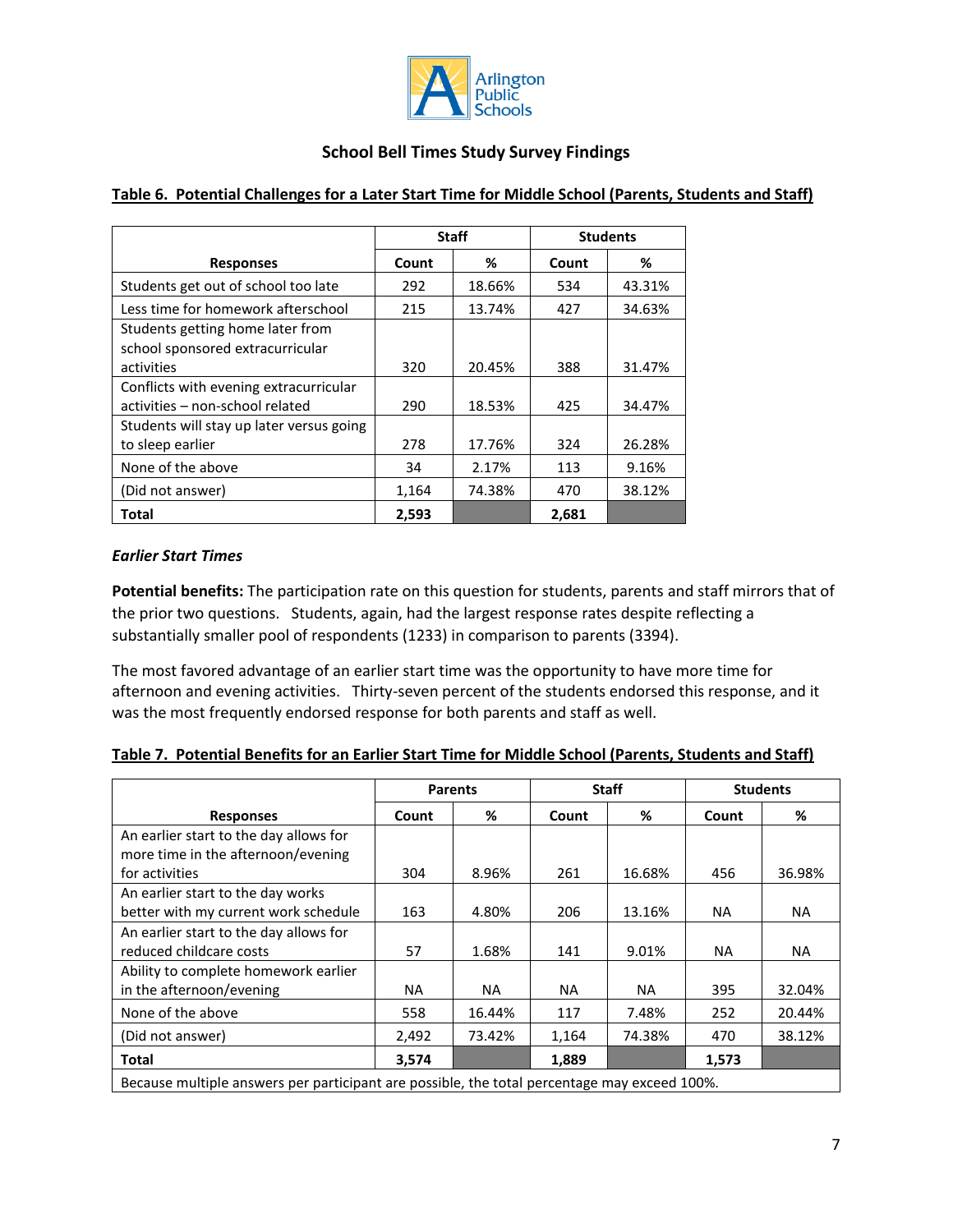

**Potential challenges:** The participation rate on this question for students, parents and staff mirrors that of the prior three questions.

All three respondent groups favored responses that earlier start times could lead to students receiving less sleep and the potential impact of being less alert on attendance and performance. In addition, 20% of the students identified walking to school in the dark as a challenge of earlier start times.

|  | Table 8. Potential Challenges for an Earlier Start Time for Middle School (Parents, Students and Staff) |  |  |  |  |  |
|--|---------------------------------------------------------------------------------------------------------|--|--|--|--|--|
|  |                                                                                                         |  |  |  |  |  |

|                                                                                              |       | <b>Staff</b><br><b>Parents</b> |           |           |           | <b>Students</b> |
|----------------------------------------------------------------------------------------------|-------|--------------------------------|-----------|-----------|-----------|-----------------|
| <b>Responses</b>                                                                             | Count | %                              | Count     | %         | Count     | %               |
| I will have to walk to the bus stop in                                                       |       |                                |           |           |           |                 |
| the dark                                                                                     | NA.   | NA.                            | <b>NA</b> | <b>NA</b> | 246       | 19.95%          |
| Students are less alert and awake                                                            |       |                                |           |           |           |                 |
| potentially impacting attendance and                                                         |       |                                |           |           |           |                 |
| performance                                                                                  | 653   | 19.24%                         | 171       | 10.93%    | 351       | 28.47%          |
| Older siblings will not be able to care                                                      |       |                                |           |           |           |                 |
| for younger siblings                                                                         | 93    | 2.74%                          | 120       | 7.67%     | NA.       | <b>NA</b>       |
| Childcare concerns                                                                           | 95    | 2.80%                          | 108       | 6.90%     | <b>NA</b> | NA.             |
| Students will receive less sleep                                                             | 657   | 19.36%                         | 151       | 9.65%     | 493       | 39.98%          |
| None of the above                                                                            | 172   | 5.07%                          | 157       | 10.03%    | 233       | 18.90%          |
| (Did not answer)                                                                             | 2,492 | 73.42%                         | 1,164     | 74.38%    | 470       | 38.12%          |
| Total                                                                                        | 4,162 |                                | 1,871     |           | 1,972     |                 |
| Because multiple answers per participant are possible, the total percentage may exceed 100%. |       |                                |           |           |           |                 |

#### **High School Schedule Changes - Perceived Benefits and Challenges**

Each of the surveys provided two questions to assess the perceived benefits and challenges of a later start time for high school students. Two additional questions assessed the benefits and challenges of an earlier start time for high school students. Survey participants were able to select multiple options for these questions; therefore, the percentages will not sum to 100%.

## *Later Start Times*

**Potential benefits:** Response rates dropped for this block of questions. Students who participated in the survey responded to the questions tied to high school at about half the rate (31.8% vs. 61.9%) that they had for the middle school question block. Of the parents and staff who participated in the survey, fewer parents (21%) and staff (23.5%) responded to this question block. Response rates for parents and staff were at about half the rate that was observed on the elementary item block.

Additional sleep was the most frequently identified benefit identified by students, parents and staff. There were 784 respondents (combined students, parents, and staff) who also identified that later start times would lead to improved alertness in class. Improved mental health was selected by a combined group of 750 students, parents, and staff.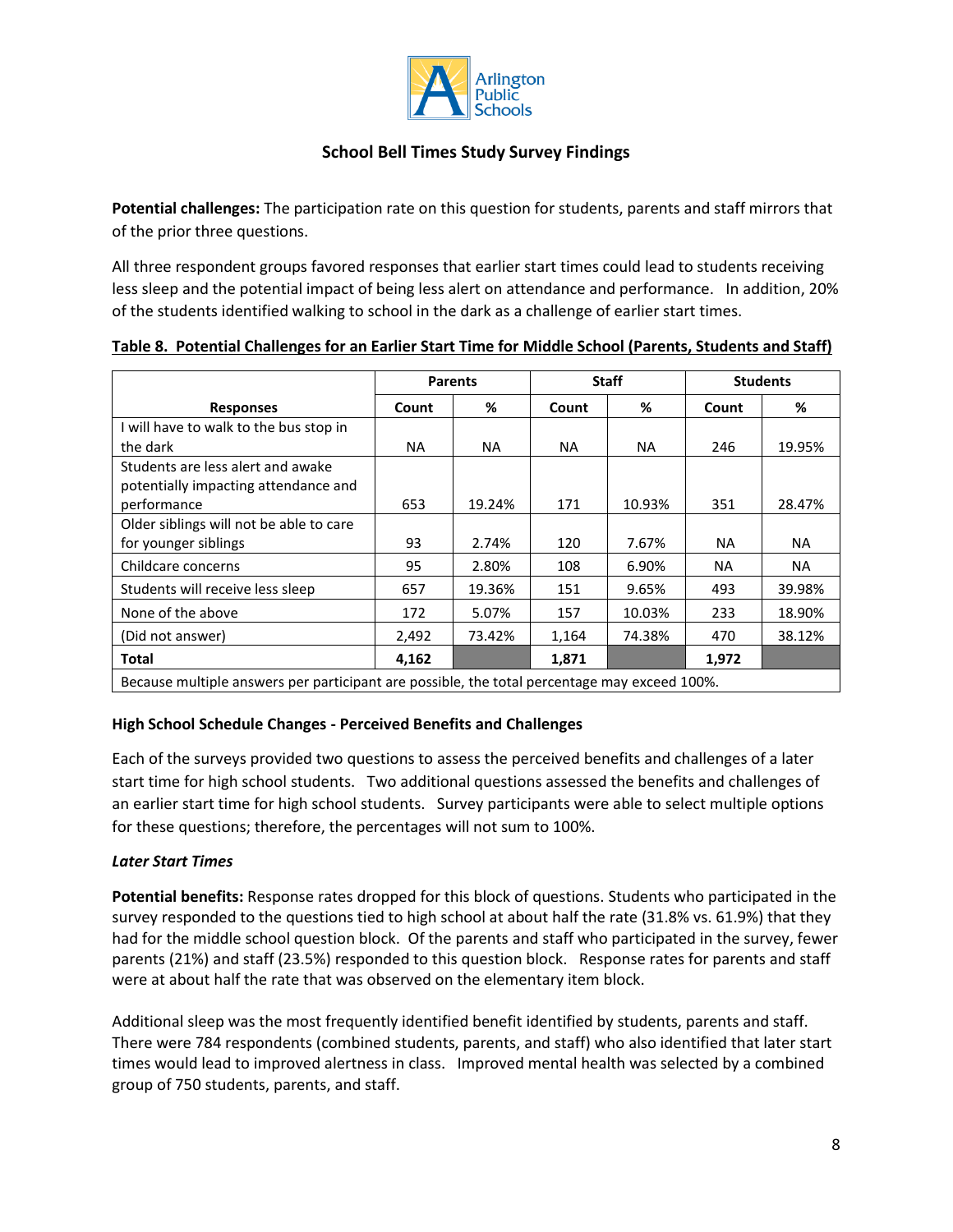

|                                                                                            | <b>Parents</b> |        |       | <b>Staff</b> |           | <b>Students</b> |
|--------------------------------------------------------------------------------------------|----------------|--------|-------|--------------|-----------|-----------------|
| <b>Responses</b>                                                                           | Count          | %      |       | %            | Count     | %               |
| Additional sleep                                                                           | 522            | 15.38% | 142   | 9.07%        | 273       | 22.14%          |
| Improved mental health                                                                     | 425            | 12.52% | 107   | 6.84%        | 218       | 17.68%          |
| Better physical health                                                                     | 335            | 9.87%  | 72    | 4.60%        | 157       | 12.73%          |
| Improved academic performance                                                              | 401            | 11.81% | 101   | 6.45%        | 198       | 16.06%          |
| Improved school attendance                                                                 | 258            | 7.60%  | 122   | 7.80%        | 202       | 16.38%          |
| Improved alertness during class                                                            | 456            | 13.44% | 116   | 7.41%        | 212       | 17.19%          |
| Improved sleep schedule                                                                    | 399            | 11.76% | 88    | 5.62%        | <b>NA</b> | NA.             |
| None of the above                                                                          | 153            | 4.51%  | 188   | 12.01%       | 95        | 7.70%           |
| (Did not answer)                                                                           | 2,682          | 79.02% | 1,198 | 76.55%       | 841       | 68.21%          |
| <b>Total</b>                                                                               | 5,631          |        | 2,134 |              | 2,196     |                 |
| Requise multiple answers not participant are possible the total persentage may exceed 100% |                |        |       |              |           |                 |

# **Table 9. Potential Benefits for a Later Start Time for High School (Parents, Students and Staff)**

Because multiple answers per participant are possible, the total percentage may exceed 100%.

**Potential challenges:** The participation rate on this question for students, parents and staff mirrors that of the prior question.

Across the three respondent groups, the two most frequently identified challenges to a later start time to high schools were: (1) students getting out of school too late, and (2) students getting home later from athletic practices. In addition, 20.3% of the student survey participants expressed concern that a later start time would leave less time for homework.

|                                                                                              | <b>Parents</b> |        | <b>Staff</b> |        |       | <b>Students</b> |
|----------------------------------------------------------------------------------------------|----------------|--------|--------------|--------|-------|-----------------|
| <b>Responses</b>                                                                             | Count          | %      | Count        | %      | Count | %               |
| Students get out of school too late                                                          | 296            | 8.72%  | 252          | 16.10% | 289   | 23.44%          |
| Less time for homework afterschool                                                           | 305            | 8.99%  | 210          | 13.42% | 250   | 20.28%          |
| Students getting home later from                                                             |                |        |              |        |       |                 |
| athletic practices                                                                           | 327            | 9.63%  | 273          | 17.44% | 224   | 18.17%          |
| Conflicts with getting to sporting                                                           |                |        |              |        |       |                 |
| events against other school divisions                                                        | 247            | 7.28%  | 248          | 15.85% | 161   | 13.06%          |
| Students will stay up later versus going                                                     |                |        |              |        |       |                 |
| to sleep earlier                                                                             | 293            | 8.63%  | 249          | 15.91% | 194   | 15.73%          |
| None of the above                                                                            | 205            | 6.04%  | 40           | 2.56%  | 44    | 3.57%           |
| (Did not answer)                                                                             | 2,682          | 79.02% | 1,198        | 76.55% | 841   | 68.21%          |
| Total                                                                                        | 4,355          |        | 2,470        |        | 2,003 |                 |
| Because multiple answers per participant are possible, the total percentage may exceed 100%. |                |        |              |        |       |                 |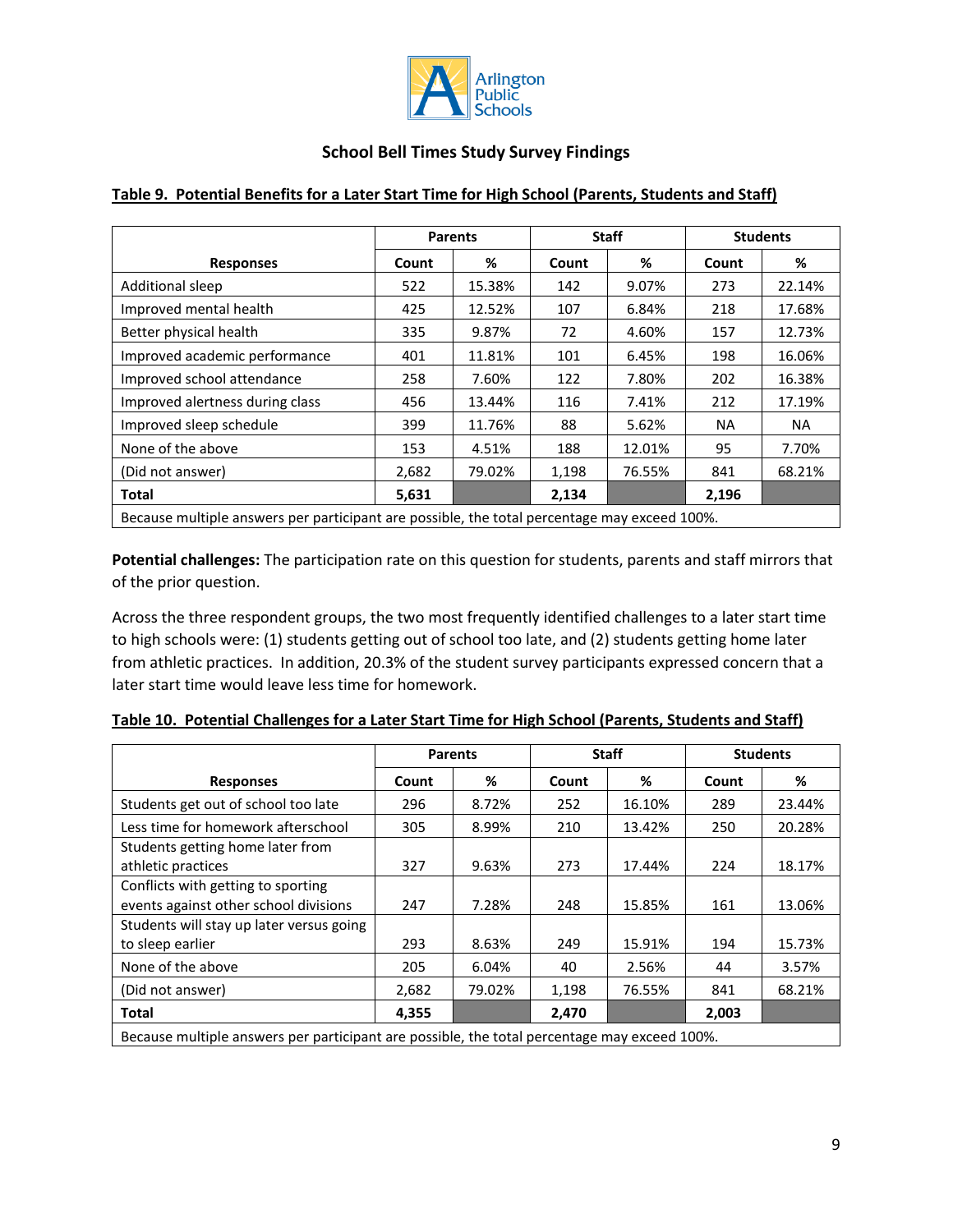

#### *Earlier Start Times*

**Potential benefits:** The participation rate on this question for students, parents and staff mirrors that of the prior two questions.

The primary benefit of an earlier start time for high schools for all three respondent groups was that the schedule would allow more time in the afternoon and evenings for activities. Students (165) also specifically suggested that an earlier start time would fit better with their work schedule.

|                                                                                              | <b>Parents</b> |        |       | <b>Staff</b> | <b>Students</b> |        |  |  |
|----------------------------------------------------------------------------------------------|----------------|--------|-------|--------------|-----------------|--------|--|--|
| <b>Responses</b>                                                                             | Count          | %      | Count | %            | Count           | %      |  |  |
| An earlier start to the day allows for                                                       |                |        |       |              |                 |        |  |  |
| more time in the afternoon/evening                                                           |                |        |       |              |                 |        |  |  |
| for activities                                                                               | 257            | 7.57%  | 232   | 14.82%       | 204             | 16.55% |  |  |
| An earlier start to the day works                                                            |                |        |       |              |                 |        |  |  |
| better with my current work schedule                                                         | 82             | 2.42%  | 134   | 8.56%        | 165             | 13.38% |  |  |
| Limited constraints to sporting events                                                       |                |        |       |              |                 |        |  |  |
| in neighboring school divisions                                                              | 107            | 3.15%  | 135   | 8.63%        | 91              | 7.38%  |  |  |
| None of the above                                                                            | 427            | 12.58% | 119   | 7.60%        | 150             | 12.17% |  |  |
| (Did not answer)                                                                             | 2,682          | 79.02% | 1,198 | 76.55%       | 841             | 68.21% |  |  |
| <b>Total</b>                                                                                 | 3,555          |        | 1,818 |              | 1,451           |        |  |  |
| Because multiple answers per participant are possible, the total percentage may exceed 100%. |                |        |       |              |                 |        |  |  |

#### **Table 11. Potential Benefits for an Earlier Start Time for High School (Parents, Students and Staff)**

**Potential challenges:** The participation rate on this question for students, parents and staff mirrors that of the prior three questions.

Receiving less sleep and being less alert (impacting attendance and performance) were the two most cited examples of challenges for an earlier start time for high schools. These were shared concerns across the respondent groups.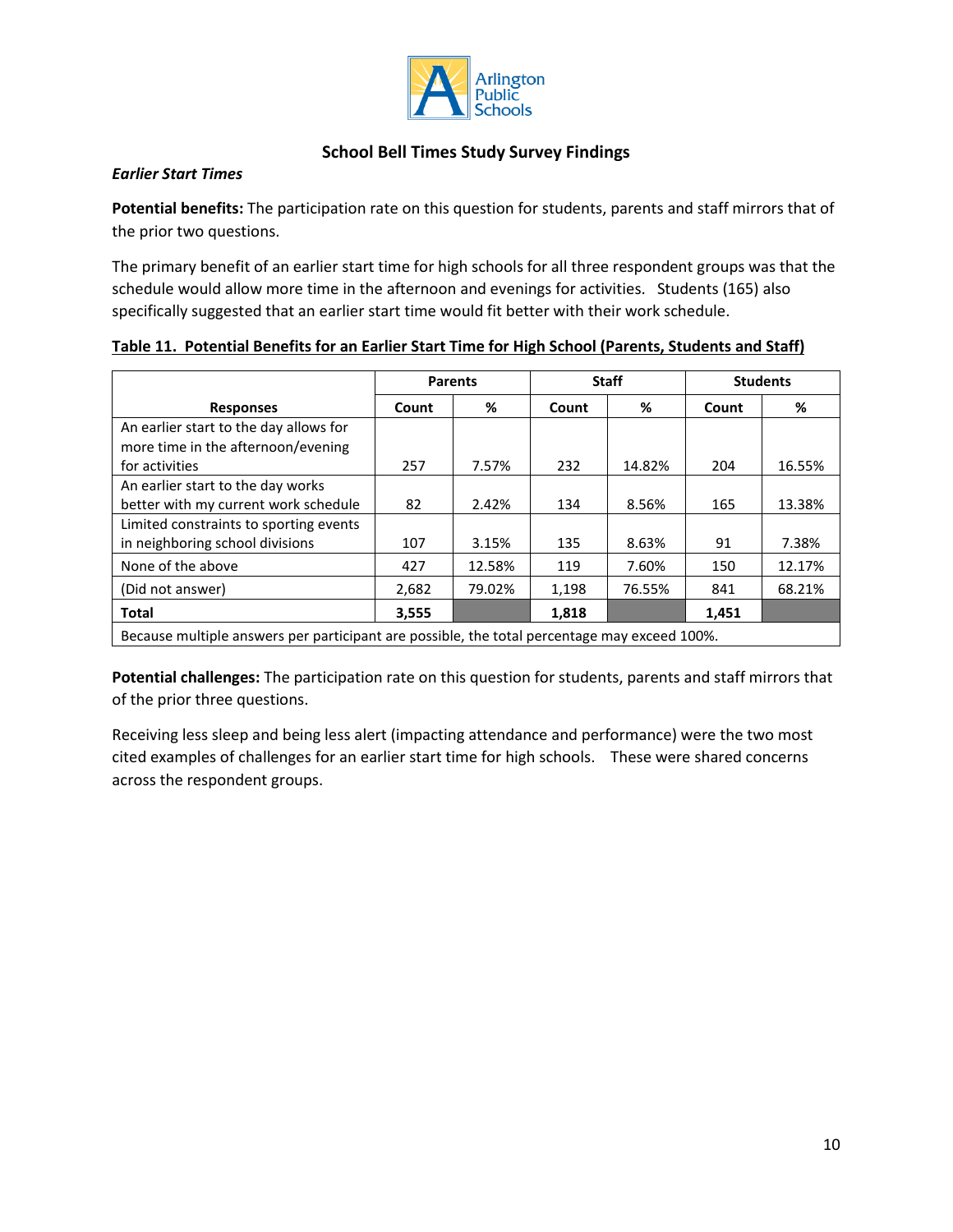

|                                                                                          | <b>Parents</b> |        |       | <b>Staff</b> | <b>Students</b> |           |
|------------------------------------------------------------------------------------------|----------------|--------|-------|--------------|-----------------|-----------|
| <b>Responses</b>                                                                         | Count          | %      | Count | %            | Count           | %         |
| I will have to walk to the bus stop in                                                   |                |        |       |              |                 |           |
| the dark                                                                                 | NA.            | NA.    | NA.   | NA.          | 130             | 10.54%    |
| Students are less alert and awake<br>potentially impacting attendance and<br>performance | 533            | 15.70% | 168   | 10.73%       | 227             | 18.41%    |
| Older siblings will not be able to care                                                  |                |        |       |              |                 |           |
| for younger siblings                                                                     | 95             | 2.80%  | 125   | 7.99%        | 58              | 4.70%     |
| Students will receive less sleep                                                         | 502            | 14.79% | 155   | 9.90%        | 291             | 23.60%    |
| Reduced time to complete homework                                                        | 122            | 3.59%  | 39    | 2.49%        | 130             | 10.54%    |
| Reduced time for early morning                                                           |                |        |       |              |                 |           |
| instructional programs                                                                   | NA.            | NA     | 69    | 4.41%        | <b>NA</b>       | <b>NA</b> |
| None of the above                                                                        | 128            | 3.77%  | 131   | 8.37%        | 82              | 6.65%     |
| (Did not answer)                                                                         | 2,682          | 79.02% | 1,198 | 76.55%       | 841             | 68.21%    |
| Total                                                                                    | 4,062          |        | 1,885 |              | 1,759           |           |

### **Table 12. Potential Challenges for an Earlier Start Time for High School (Parents, Students and Staff)**

#### **Scenarios**

Each of the individual scenarios was presented to the parents, students and staff. For each, the respondent group was asked to make one of three selections for the scenario: (1) I support implementation in 2022-2023, (2) I do not support implementation in 2022-2023, and (3) Do not change the start time, and I do not see the need for any further student in the future.

Finally, parents, staff and students were asked to choose one of six schedule options for next year (Scenarios 1-5 or keeping the same schedule).

The following figures represent the responses for each of the participant groups to each of the scenarios. No single scenario had a majority of respondents in favor of implementation in the 2022- 2023 academic year.

In the first of the following figures, the participants responses for scenario 1 are listed. Scenario 1 had a slight advantage over Scenario 4 when participants were asked about the scenarios individually. This was the most favored Scenario by parents and staff with 39% of parents and 32% of staff supporting implementation of Scenario 1 in 2022-2023.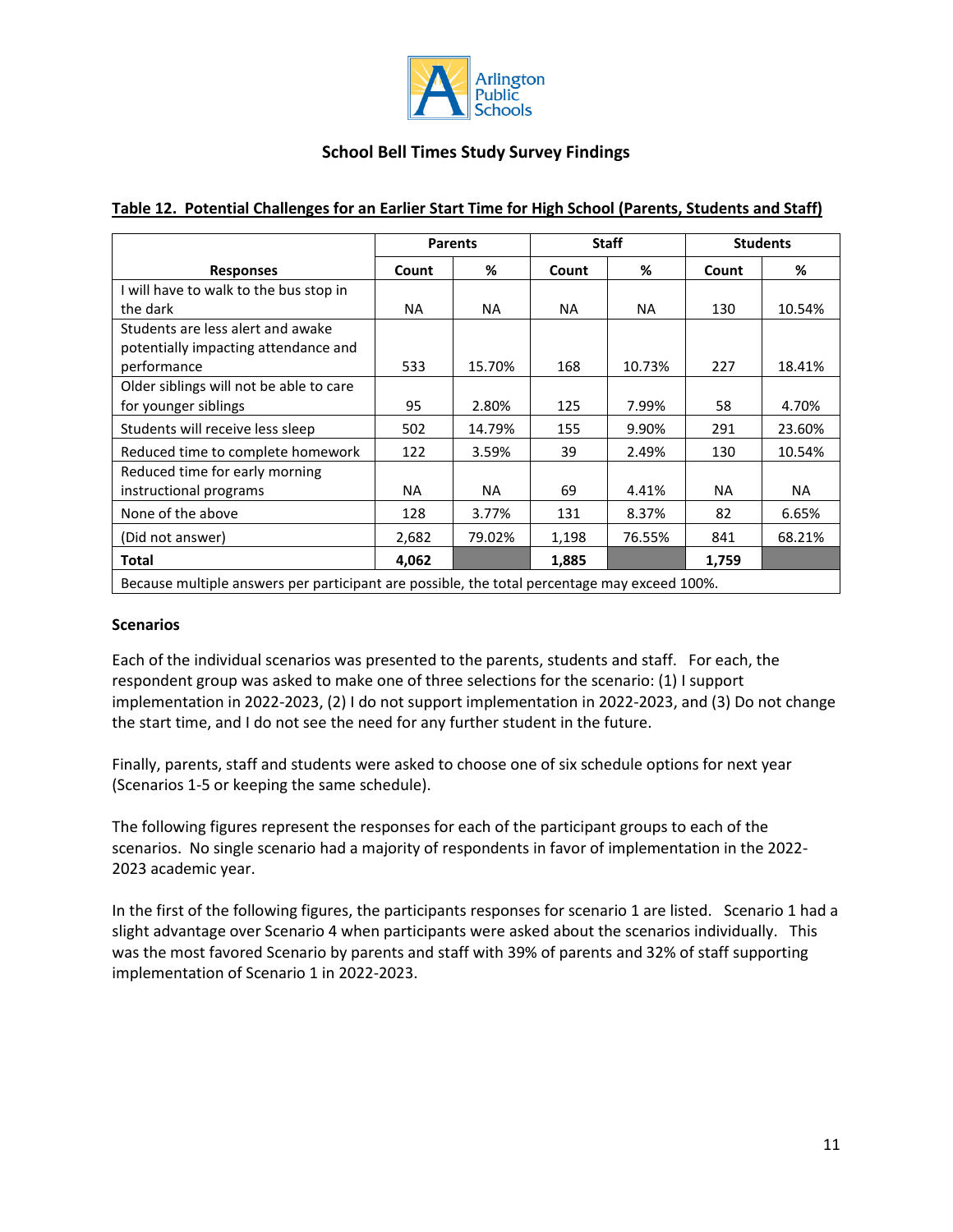



#### **Figure 3. Responses for Scenario 1**

Slightly more than half (51%) of parents were opposed to the implementation of Scenario 2 in the 2022- 2023 academic year. There was little variation in student support across the first four scenarios.



## **Figure 4. Responses for Scenario 2**

Scenarios 3 and 5 had the strongest opposition to implementation. Over half the parents and staff who participated in the survey were in opposition to the implementation of Scenario 3.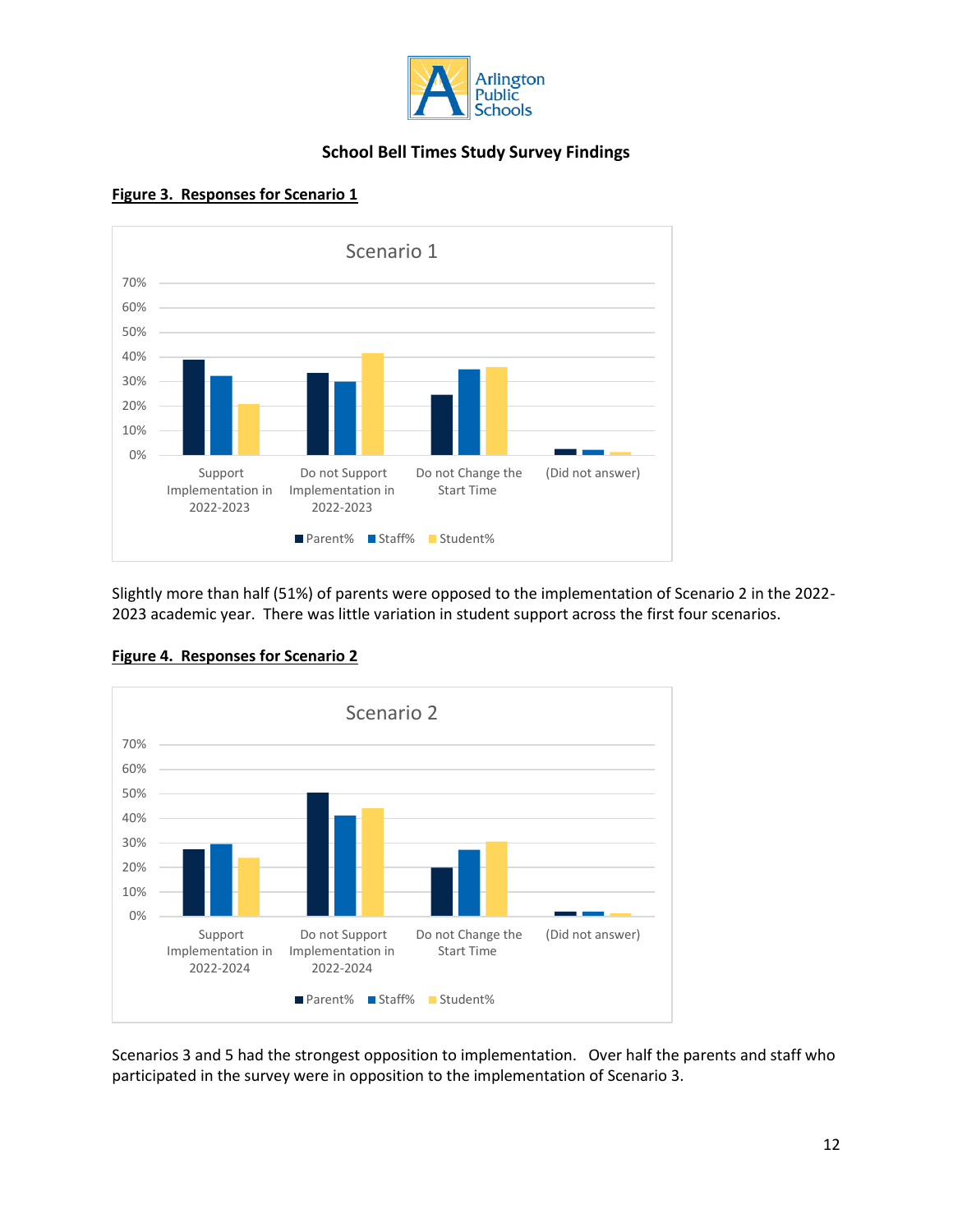



#### **Figure 5. Responses for Scenario 3**

Scenario 4 had favorable responses at a rate similar to Scenario 1. Of the parents who participated in the survey, 38% supported the implementation of Scenario 4 in the 2022-2023 academic year. Students favored Scenario 4 (25%) in comparison to Scenario 1 (21%)



## **Figure 6. Responses for Scenario 4**

Scenario 5 was the most negatively viewed of the options with over 50% of each respondent group indicating that they did not support the implementation of this scenario in the 2022-2023 academic year.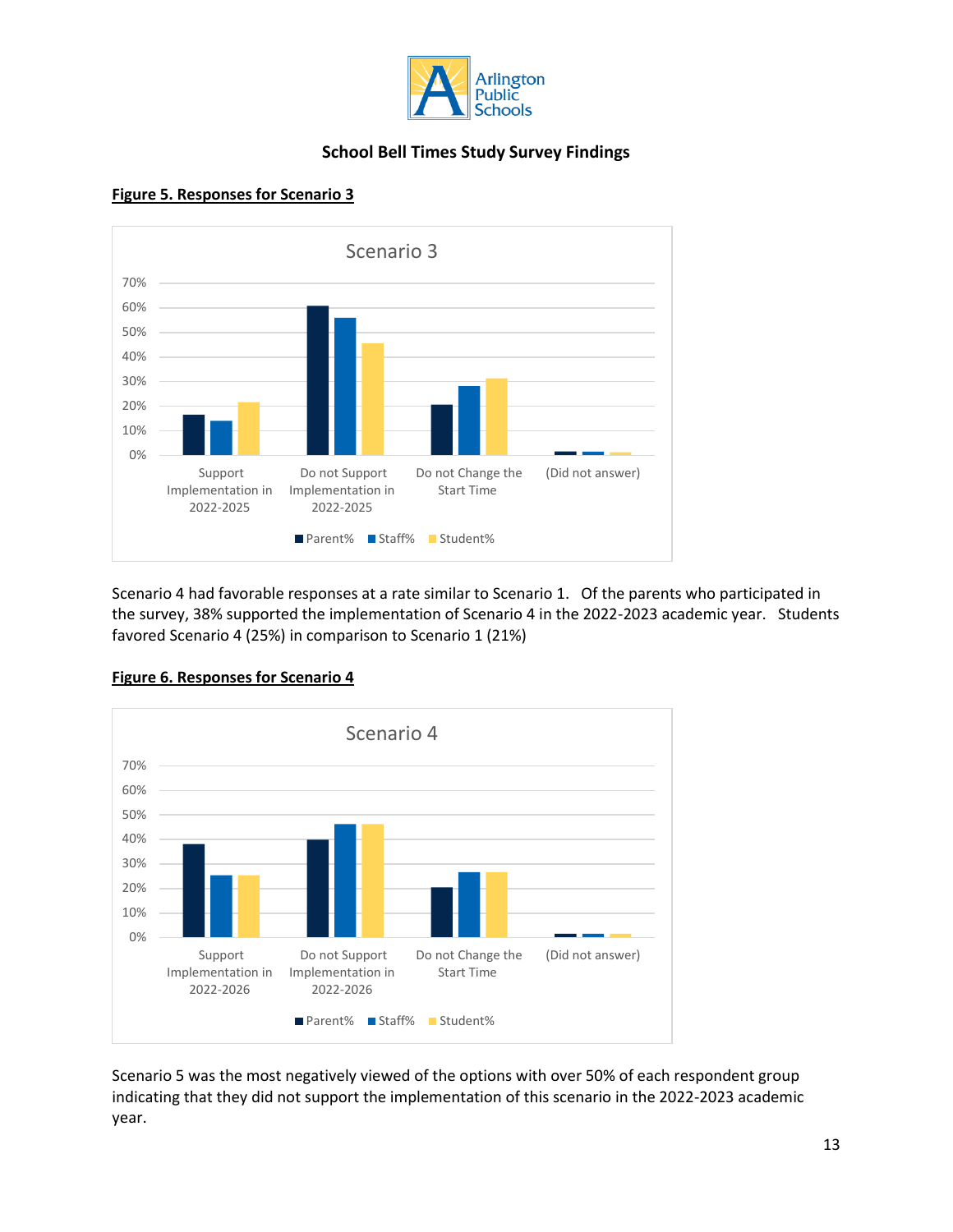



#### **Figure 7. Responses for Scenario 5**

Given the responses to the individual scenarios, there is no single scenario that is deemed a clear favorite. For parents, Scenarios 1 and 4 were the most popular. For staff, it was scenarios 1 and 2. Students on the other hand, slightly favored Scenarios 2 and 4.

The most popular response across response groups was to keep the current schedule and to discontinue further study.

|                        | <b>Parents</b> |        | <b>Staff</b> |        | <b>Students</b> |        |
|------------------------|----------------|--------|--------------|--------|-----------------|--------|
| <b>Responses</b>       | Count          | %      | Count        | %      | Count           | %      |
| Scenario 1             | 617            | 18.18% | 237          | 15.14% | 108             | 8.76%  |
| Scenario 2             | 446            | 13.14% | 293          | 18.72% | 153             | 12.41% |
| Scenario 3             | 118            | 3.48%  | 49           | 3.13%  | 89              | 7.22%  |
| Scenario 4             | 707            | 20.83% | 138          | 8.82%  | 141             | 11.44% |
| Scenario 5             | 160            | 4.71%  | 50           | 3.19%  | 74              | 6.00%  |
| Keep Current Schedule  | 1,231          | 36.27% | 763          | 48.75% | 654             | 53.04% |
| (Did not answer)       | 115            | 3.39%  | 35           | 2.24%  | 14              | 1.14%  |
| <b>Total Responses</b> | 3,394          | 100%   | 1,565        | 100%   | 1,233           | 100%   |

#### **Table 13. Scenario Preferences by Respondent Group**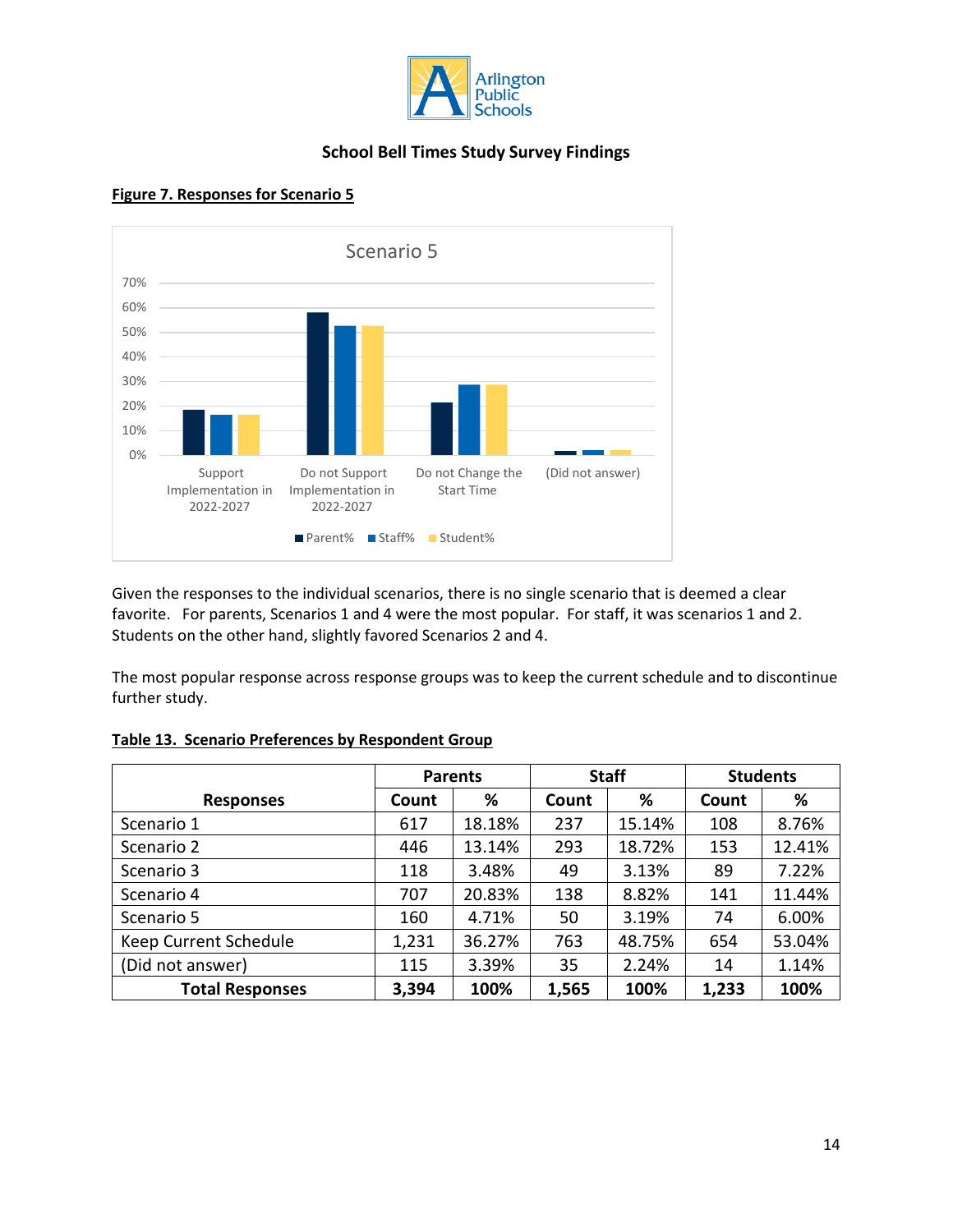

# **APPENDIX A – Combined Responses**

# **Table 14. Response by School or Work Location**

|                                          |        | <b>Response Count by Role</b> |              |              |
|------------------------------------------|--------|-------------------------------|--------------|--------------|
| <b>School or Work Setting</b>            | Parent | <b>Student</b>                | <b>Staff</b> | <b>Total</b> |
| <b>Gunston Middle</b>                    | 139    | 279                           | 39           | 457          |
| <b>Wakefield High</b>                    | 137    | 158                           | 114          | 409          |
| <b>Swanson Middle</b>                    | 165    | 170                           | 71           | 406          |
| Yorktown High                            | 216    | 93                            | 72           | 381          |
| Dorothy Hamm Middle                      | 152    | 133                           | 58           | 343          |
| Washington-Liberty High                  | 180    | 66                            | 66           | 312          |
| Williamsburg Middle                      | 174    | 41                            | 62           | 277          |
| Jefferson Middle                         | 139    | 24                            | 94           | 257          |
| <b>Kenmore Middle</b>                    | 88     | 109                           | 59           | 256          |
| Arlington Tech/Arlington Career Center   | 98     | 45                            | 67           | 210          |
| <b>Claremont Immersion</b>               | 133    | 4                             | 43           | 180          |
| Cardinal Elementary                      | 138    | $\overline{7}$                | 30           | 175          |
| Jamestown Elementary                     | 116    | 7                             | 31           | 154          |
| <b>Discovery Elementary</b>              | 104    | 4                             | 40           | 148          |
| Taylor Elementary                        | 104    | 6                             | 27           | 137          |
| <b>Arlington Traditional</b>             | 82     | 4                             | 50           | 136          |
| Abingdon Elementary                      | 92     | 6                             | 33           | 131          |
| Alice West Fleet Elementary              | 66     | 3                             | 49           | 118          |
| Tuckahoe Elementary                      | 79     | 6                             | 30           | 115          |
| Escuela Key Elementary                   | 83     | 4                             | 23           | 110          |
| Montessori Public School of Arlington    | 88     | $\mathbf{1}$                  | 21           | 110          |
| Glebe Elementary                         | 75     | 4                             | 23           | 102          |
| Ashlawn Elementary                       | 69     | 5                             | 27           | 101          |
| Campbell Elementary                      | 78     |                               | 23           | 101          |
| Nottingham Elementary                    | 75     | $\overline{2}$                | 18           | 95           |
| <b>Arlington Science Focus</b>           | 62     | 3                             | 27           | 92           |
| Oakridge Elementary                      | 65     | $\mathbf{1}$                  | 26           | 92           |
| HB Woodlawn Secondary Program Grade 9-12 | 72     |                               | 18           | 90           |
| Long Branch Elementary                   | 56     | $\overline{2}$                | 20           | 78           |
| Hoffman-Boston Elementary                | 34     | $\overline{2}$                | 39           | 75           |
| Innovation Elementary                    | 44     | $\mathbf{1}$                  | 21           | 66           |
| HB Woodlawn Secondary Program Grade 6-8  | 45     |                               | 18           | 63           |
| <b>Barcroft Elementary</b>               | 39     | $\overline{2}$                | 19           | 60           |
| Dr. Charles R. Drew Elementary           | 32     | $\overline{2}$                | 24           | 58           |
| <b>Barrett Elementary</b>                | 21     | $\mathbf{1}$                  | 35           | 57           |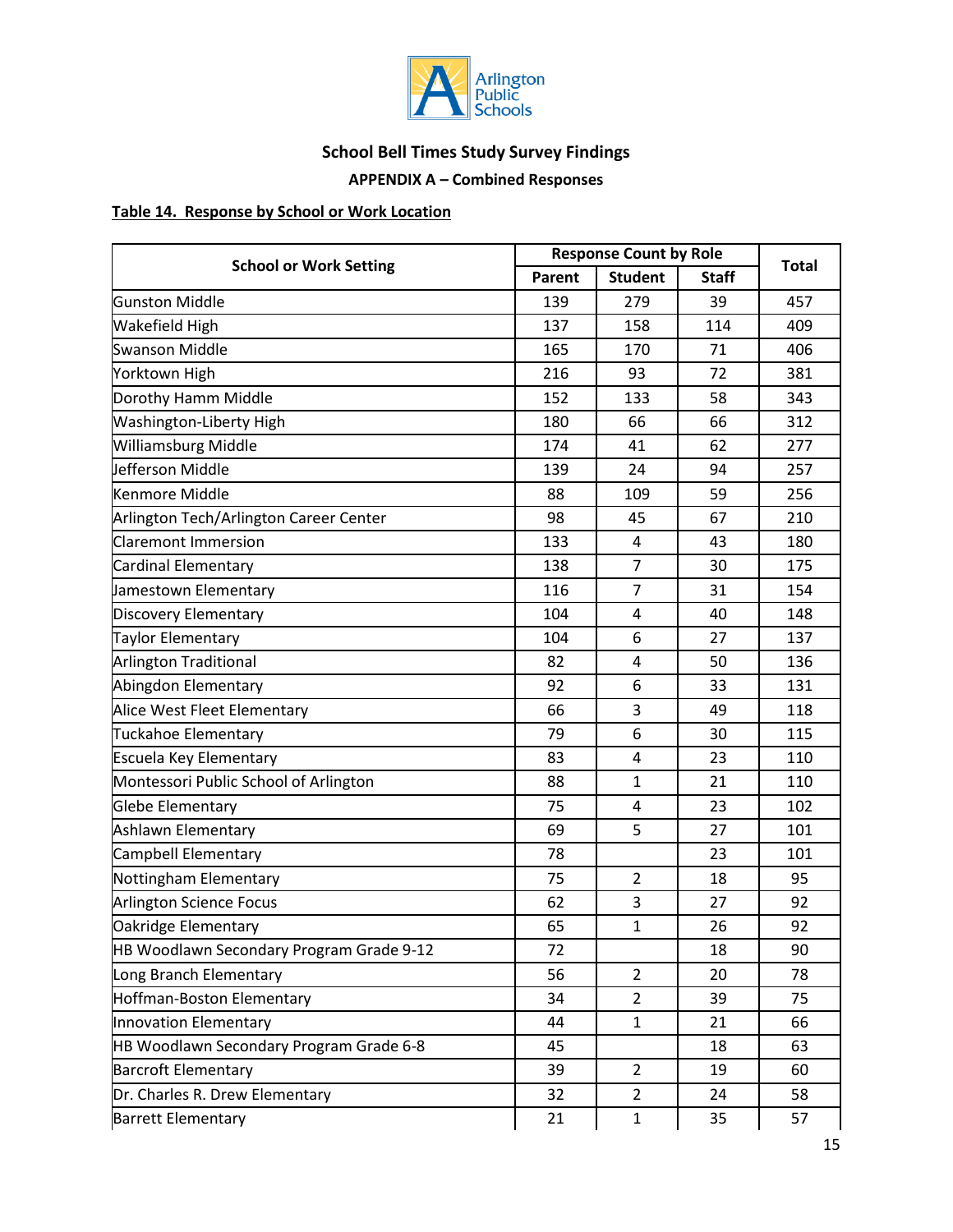

# **Table 14. Response by School or Work Location (page 2)**

|                                            |                | <b>Response Count by Role</b> |              |              |  |
|--------------------------------------------|----------------|-------------------------------|--------------|--------------|--|
| <b>School or Work Setting</b>              | Parent         | <b>Student</b>                | <b>Staff</b> | <b>Total</b> |  |
| Carlin Springs Elementary                  | 15             |                               | 41           | 56           |  |
| Randolph Elementary                        | 23             |                               | 19           | 42           |  |
| Syphax                                     |                |                               | 37           | 37           |  |
| HB Woodlawn Secondary Program 9-12th Grade |                | 26                            |              | 26           |  |
| Arlington Community High                   | 6              | 4                             | 11           | 21           |  |
| <b>Virtual Learning Program</b>            | 5              |                               | 9            | 14           |  |
| Eunice Kennedy Shriver Program             | 3              |                               | 9            | 12           |  |
| New Directions/Langston HS Cont Program    |                |                               | 10           | 10           |  |
| <b>Facilities</b>                          |                |                               | 9            | 9            |  |
| HB Woodlawn Secondary Program 6-8th Grade  |                | 8                             |              | 8            |  |
| <b>Integration Station</b>                 | $\overline{2}$ |                               | 3            | 5            |  |
| Totals                                     |                | 1233                          | 1565         | 6192         |  |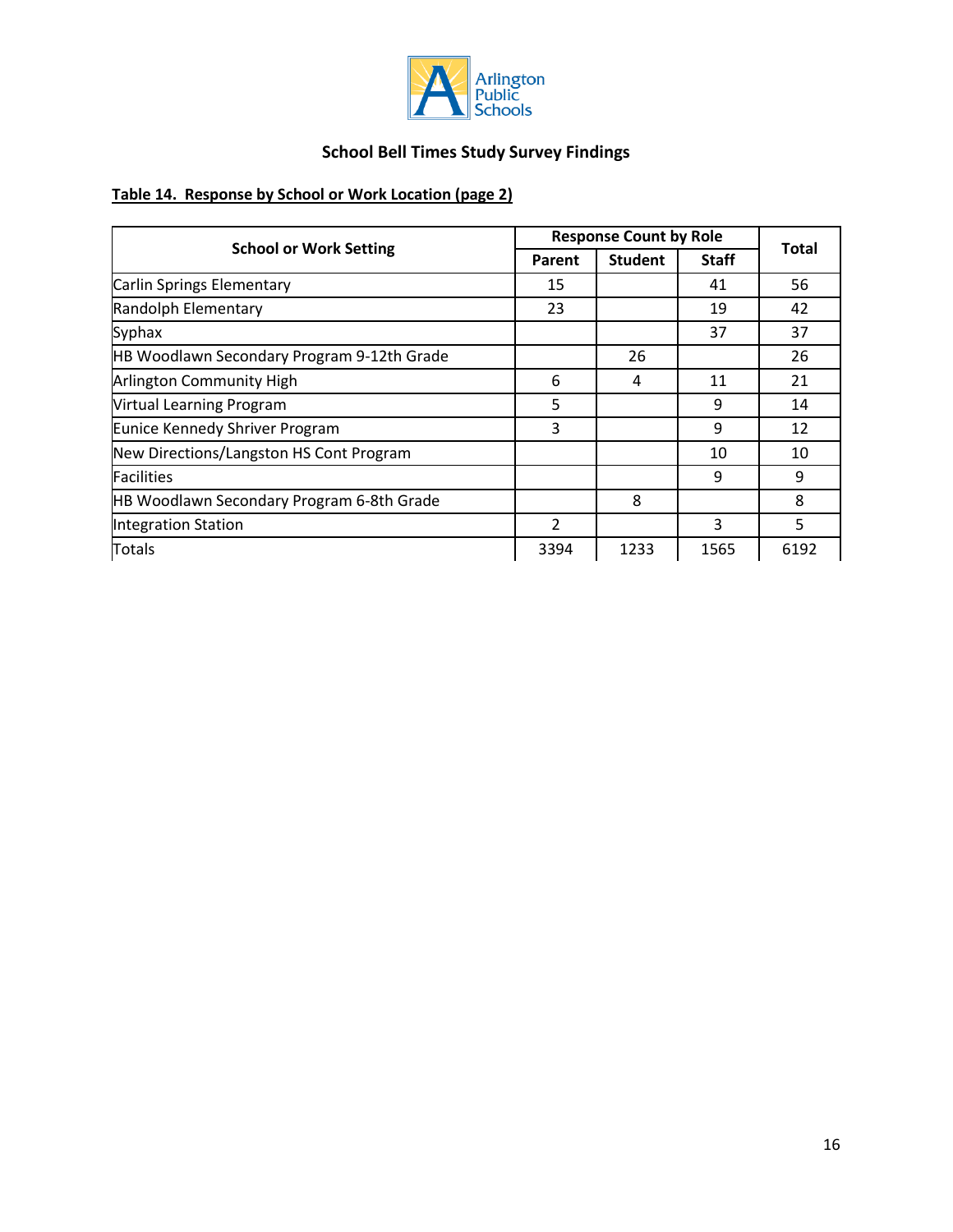

# **APPENDIX B – Outside Activities**

# **Table 15. After-School Activities**

|                                                                                 |              | <b>Parents</b> | <b>Students</b> |        |  |  |  |
|---------------------------------------------------------------------------------|--------------|----------------|-----------------|--------|--|--|--|
| <b>Responses</b>                                                                | Count        | %              | Count           | ℅      |  |  |  |
| Plays on a school athletic team                                                 | 882          | 25.99%         | 431             | 34.96% |  |  |  |
| Participates in non-athletic extracurricular                                    |              |                |                 |        |  |  |  |
| activities                                                                      | 1,793        | 52.83%         | 521             | 42.25% |  |  |  |
| Has a job after school                                                          | 119<br>3.51% |                | 119             | 9.65%  |  |  |  |
| Provides childcare for siblings after school                                    | 118          | 3.48%          | 107             | 8.68%  |  |  |  |
| Participates in Extended Day/Check In                                           | 688          | 20.27%         | 580             | 47.04% |  |  |  |
| None of the above                                                               | 841          | 24.78%         | 261             | 21.17% |  |  |  |
| (Did not answer)                                                                | 20           | 0.59%          | 4               | 0.32%  |  |  |  |
| <b>Total Responses</b>                                                          | 4,461        |                | 2,023           |        |  |  |  |
| Because multiple answers per participant are possible, the total percentage may |              |                |                 |        |  |  |  |
| exceed 100%.                                                                    |              |                |                 |        |  |  |  |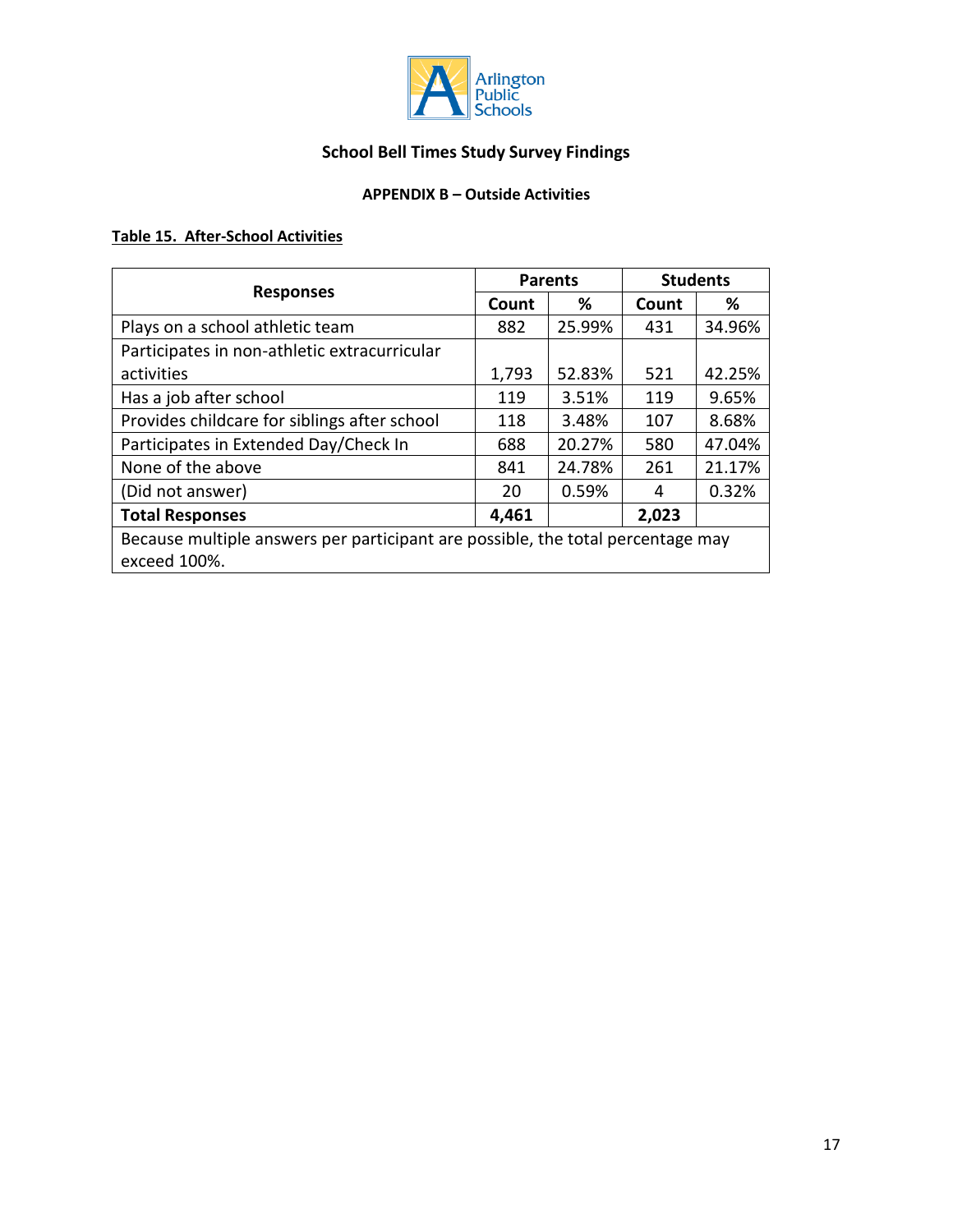

# **APPENDIX C – Parental Interest in Extended Day/Check In**

# **Table 16. Parental Interest in Extended Day/Check In for Elementary or Middle Students**

|                        | (Did not answer) |       |       | No    | Yes |       |  |
|------------------------|------------------|-------|-------|-------|-----|-------|--|
| <b>Schedule Change</b> | Count            | ℅     | Count | %     |     | %     |  |
| Later Start            | 728              | 21.4% | 1909  | 56.2% | 757 | 22.3% |  |
| Earlier Start          | 724              | 21.3% | 1884  | 55.5% | 786 | 23.2% |  |